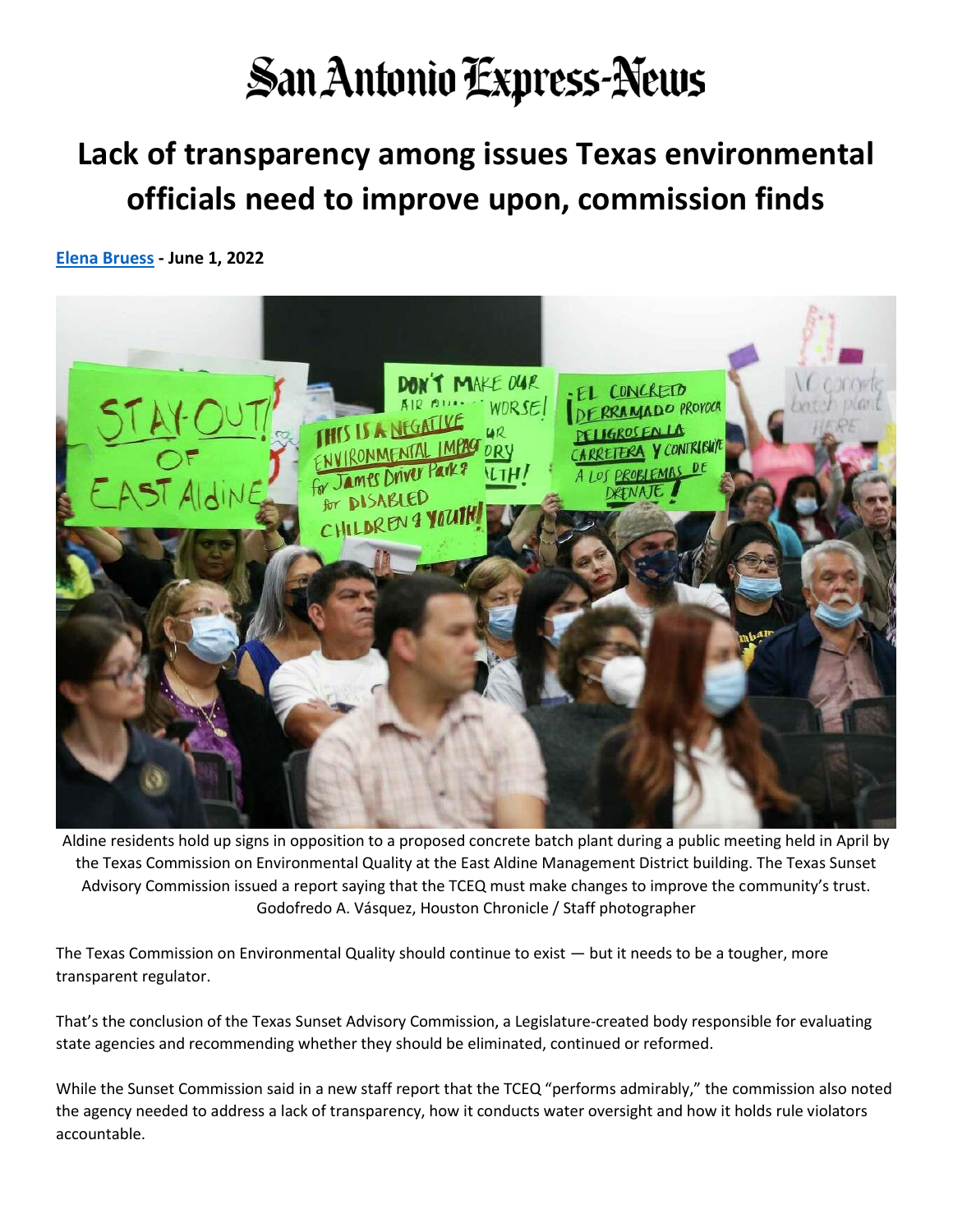On June 22, the 12-member Sunset Commission will hold a public hearing in Austin for people to comment on the recommendations. The commission will then finalize its recommendations and propose them to the Texas Legislature in January.

Prior to the hearing, people can [submit input](https://www.sunset.texas.gov/sunset-commission-meetings) on the Sunset Commission's website.



Aldine resident David Hernandez voices his opposition to a proposed concrete batch plant during a public meeting held in April by the Texas Commission on Environmental Quality at the East Aldine Management District building. The Texas Sunset Advisory Commission issued a report saying that the TCEQ must make changes to improve the community's trust. Godofredo A. Vásquez, Houston Chronicle / Staff photographer

Among the biggest issues with the TCEQ, according to the Sunset Commission, was a need to provide more opportunities for meaningful public comment — the lack of which the commission said fosters public distrust and confusion.

That confusion also stems from misunderstandings about what the TCEQ has authority over. For example, the TCEQ regulates emissions and discharges of specific pollutants by industrial facilities, but not emissions from mobile sources, such as vehicles or airplanes. The agency also has regulatory authority over equipment and procedures required at a facility to prevent and track emissions but does not regulate procedures for occupational safety or safety equipment.

To address such issues, the Sunset Commission recommended clarifying the requirements for public meetings on permits before and after the TCEQ publishes a final draft permit. The TCEQ also should develop a document that